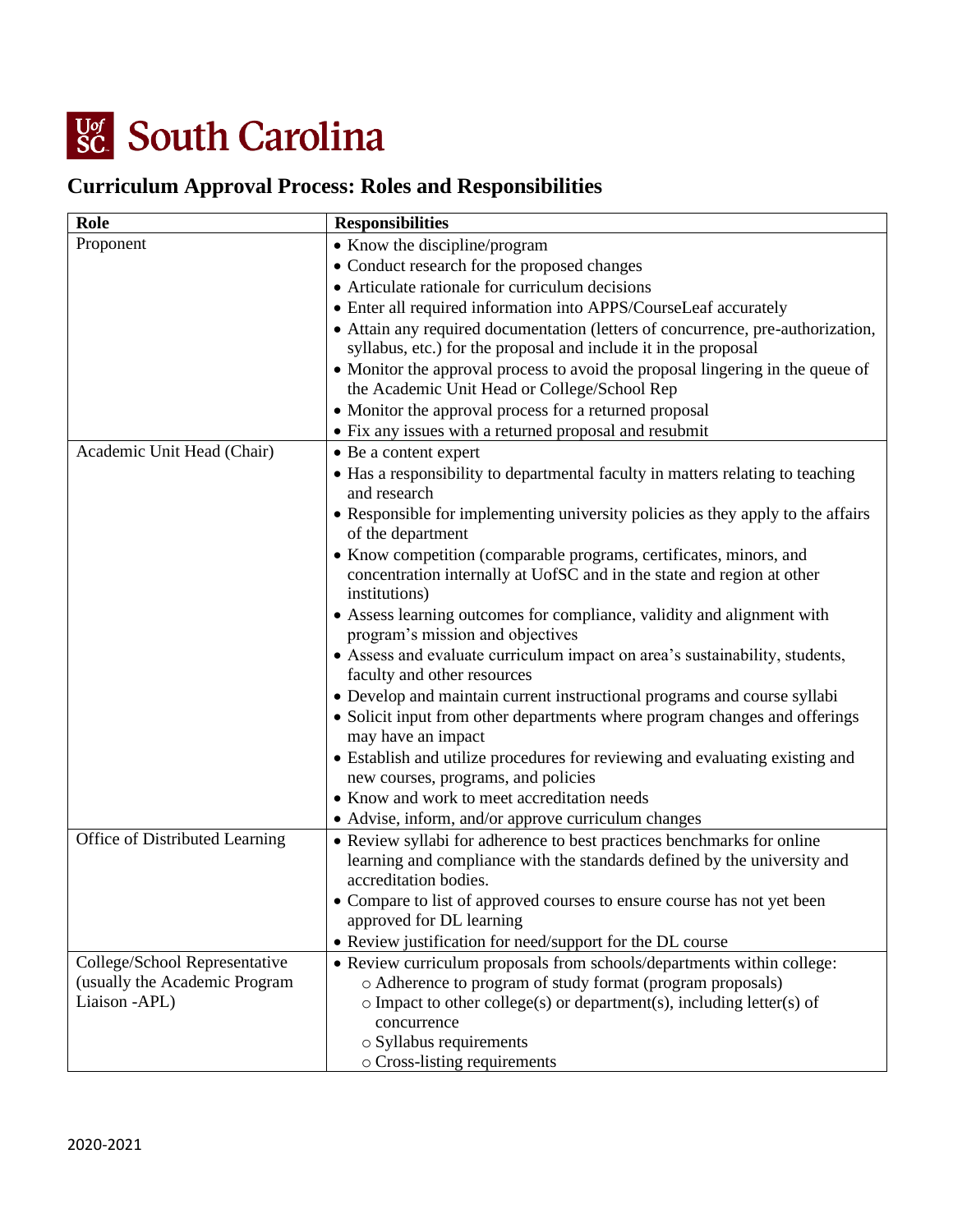| • Ensure appropriate consultation (CTE, InDev, Distributed Learning, Director<br>of Undergraduate Curriculum Management, Office of the University<br>Registrar)<br>• Make needed changes to curriculum proposals or send back to proponent for<br>needed changes with comments (as necessary)<br>• Liaise on the curriculum approval process between the college and the<br>Committee on Curricula and Courses, Academic Programs Office, and<br>Office of the University Registrar.<br>• Source of information to schools/departments about curricular-related<br>changes and requirements |
|---------------------------------------------------------------------------------------------------------------------------------------------------------------------------------------------------------------------------------------------------------------------------------------------------------------------------------------------------------------------------------------------------------------------------------------------------------------------------------------------------------------------------------------------------------------------------------------------|
| For the Approval Process                                                                                                                                                                                                                                                                                                                                                                                                                                                                                                                                                                    |
| • Ensure that academic units are not proposing courses or curriculum that are<br>motivated by budget issues rather than pedagogy                                                                                                                                                                                                                                                                                                                                                                                                                                                            |
| • Establish and enforce standards of undergraduate/graduate work                                                                                                                                                                                                                                                                                                                                                                                                                                                                                                                            |
| Overall                                                                                                                                                                                                                                                                                                                                                                                                                                                                                                                                                                                     |
| • Recommend and coordinate plans for the development and improvement of                                                                                                                                                                                                                                                                                                                                                                                                                                                                                                                     |
| undergraduate/graduate programs and formulate policies to implement such                                                                                                                                                                                                                                                                                                                                                                                                                                                                                                                    |
| plans                                                                                                                                                                                                                                                                                                                                                                                                                                                                                                                                                                                       |
| • Course Proposals (New, Changes, and Terminations)<br>o Review effective term and year for compliance with Academic Planning                                                                                                                                                                                                                                                                                                                                                                                                                                                               |
| Calendar                                                                                                                                                                                                                                                                                                                                                                                                                                                                                                                                                                                    |
| o Check for reuse of course numbers (within 7 years)                                                                                                                                                                                                                                                                                                                                                                                                                                                                                                                                        |
| o Review format of course title and course description                                                                                                                                                                                                                                                                                                                                                                                                                                                                                                                                      |
| o Review restrictions to ensure they are enforceable                                                                                                                                                                                                                                                                                                                                                                                                                                                                                                                                        |
| o Review pre/co-requisites to ensure format includes minimum grade<br>required for each course                                                                                                                                                                                                                                                                                                                                                                                                                                                                                              |
| o Review cross-list to ensure consistency between proposals                                                                                                                                                                                                                                                                                                                                                                                                                                                                                                                                 |
| • Curriculum Proposals (Not currently reviewed in APPS approval process,                                                                                                                                                                                                                                                                                                                                                                                                                                                                                                                    |
| but reviewed as ex-officio member of Curricula & Courses Committee)<br>o Review courses listed in proposal to ensure they are active courses in<br>Banner                                                                                                                                                                                                                                                                                                                                                                                                                                   |
| · Review course attributes (Carolina Core, GLD, Experiential Learning) to                                                                                                                                                                                                                                                                                                                                                                                                                                                                                                                   |
| ensure they match proposal                                                                                                                                                                                                                                                                                                                                                                                                                                                                                                                                                                  |
| • Curriculum Review & system application                                                                                                                                                                                                                                                                                                                                                                                                                                                                                                                                                    |
| o Be a content expert on curriculum requirements by Program of Study for                                                                                                                                                                                                                                                                                                                                                                                                                                                                                                                    |
| interpretation and functional application in the Degree Audit system.                                                                                                                                                                                                                                                                                                                                                                                                                                                                                                                       |
| o Validate curriculum change proposals for clarity and issuance of                                                                                                                                                                                                                                                                                                                                                                                                                                                                                                                          |
| prescriptive requirements. Updated curriculum requirements/rules are                                                                                                                                                                                                                                                                                                                                                                                                                                                                                                                        |
| used to scribe the undergraduate program of study details in the degree<br>audit system.                                                                                                                                                                                                                                                                                                                                                                                                                                                                                                    |
| o Review and assess the curriculum rules for all new program approvals                                                                                                                                                                                                                                                                                                                                                                                                                                                                                                                      |
| (i.e. program of study, major, minor, etc.). Curriculum updates require                                                                                                                                                                                                                                                                                                                                                                                                                                                                                                                     |
| interpretation for programming in the degree audit system.                                                                                                                                                                                                                                                                                                                                                                                                                                                                                                                                  |
| • Course Review & system application                                                                                                                                                                                                                                                                                                                                                                                                                                                                                                                                                        |
| o Review course attributes. Ensure there aren't possible conflicts with                                                                                                                                                                                                                                                                                                                                                                                                                                                                                                                     |
| existing course attributes. i.e. Carolina Core courses with attributes.                                                                                                                                                                                                                                                                                                                                                                                                                                                                                                                     |
| o Confirm changed course titles by effective date. Course titles require<br>manual update in DegreeWorks system (Jan-Apr annually).                                                                                                                                                                                                                                                                                                                                                                                                                                                         |
|                                                                                                                                                                                                                                                                                                                                                                                                                                                                                                                                                                                             |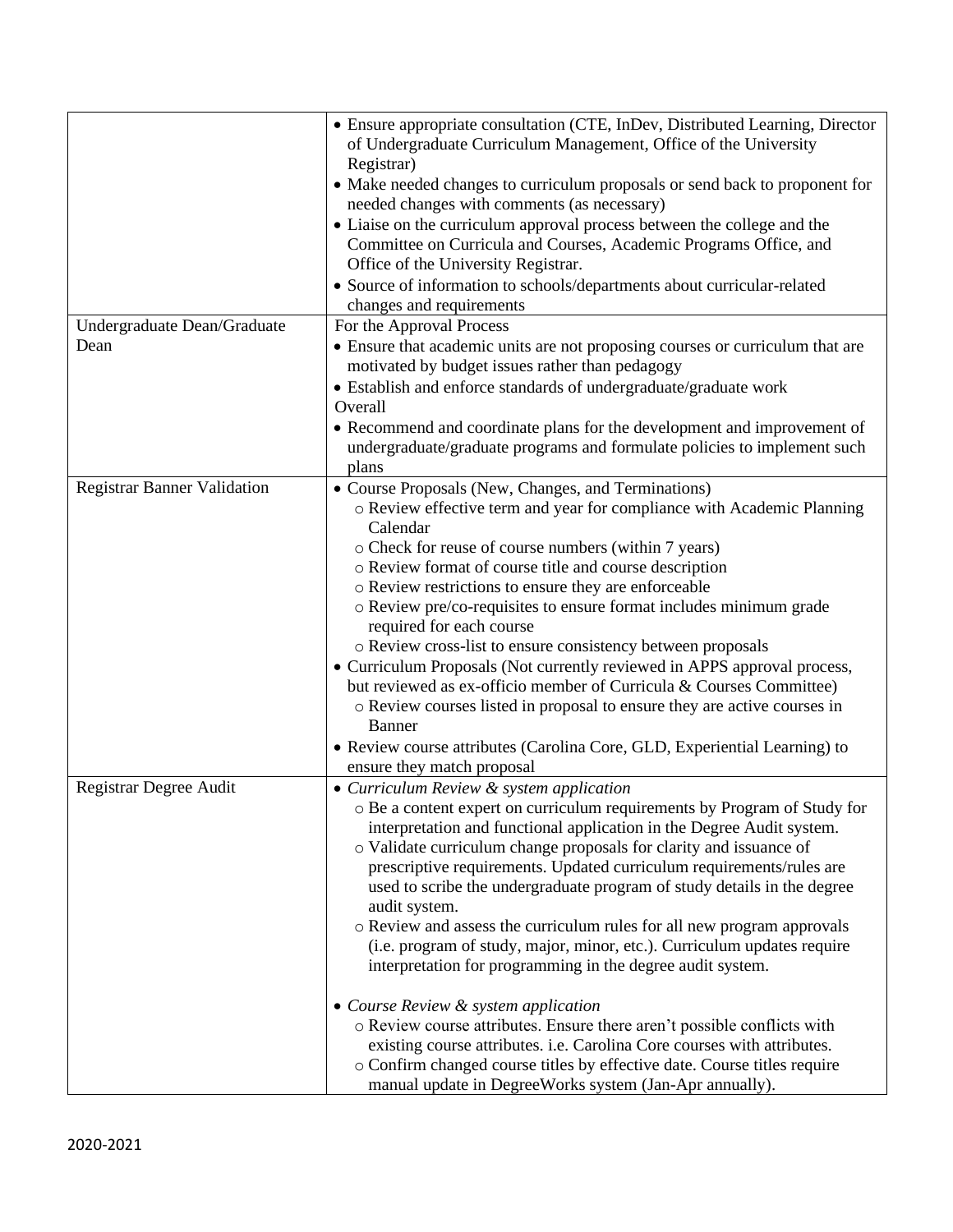|                                                                                   | o Validate new/changed course proposals by subject and course number.<br>Recycled courses require an additional effective date rule in the degree<br>audit system for filtering.<br>o Review cross-listed/equivalent courses. Confirm courses are true<br>equivalents for upload and automation in the degree audit system.<br>o Validate and confirm pre-requisite course approvals. Pre-requisite<br>courses are handled in Banner, but we scribe course sequencing on<br>occasion based on approved Bulletin content.                                                                                                                                                                                                                                                                                                                                                                                                                                                                                                                                                |
|-----------------------------------------------------------------------------------|-------------------------------------------------------------------------------------------------------------------------------------------------------------------------------------------------------------------------------------------------------------------------------------------------------------------------------------------------------------------------------------------------------------------------------------------------------------------------------------------------------------------------------------------------------------------------------------------------------------------------------------------------------------------------------------------------------------------------------------------------------------------------------------------------------------------------------------------------------------------------------------------------------------------------------------------------------------------------------------------------------------------------------------------------------------------------|
| Carolina Core Review Committee                                                    | <b>Approval Process</b><br>• Evaluate whether the course meets the learning outcome(s) of the Carolina<br>Core<br>• Evaluate whether the proposing academic unit is appropriate to offer the<br>course<br>• Indicate potential conflicts with other course offerings to the Courses and<br><b>Curriculum Committee</b><br>• (in the Future) Evaluate whether the course meets the requirements of State<br>law on teaching about the founding documents<br>Overall<br>• Content experts in a Carolina Core learning outcome<br>• Have an appreciation of the role of the Core and the particular learning<br>outcomes<br>• Review assessment results on the Core and propose any changes to learning                                                                                                                                                                                                                                                                                                                                                                    |
|                                                                                   | outcomes that might be appropriate<br>• Lead changes in the Carolina Core                                                                                                                                                                                                                                                                                                                                                                                                                                                                                                                                                                                                                                                                                                                                                                                                                                                                                                                                                                                               |
| <b>Faculty Senate Committee on</b><br><b>Curricula and Courses</b>                | • Consider, and recommend to the faculty, action on all requests for new or<br>revised curricula leading to any formal recognition<br>• Consider, and recommend to the faculty, action on all requests for the<br>institution, modification, or deletion of courses and of any prescribed<br>programs of study<br>• Review the various university curricula with special attention to duplication<br>or obsolescence of courses<br>• Oversee university-wide undergraduate curricular requirements and<br>adherence to ACAF curricular policies (2.00 and 2.03 in particular)<br>o Carolina Core<br>o Program of Study format<br>$\circ$ Syllabus requirements<br>o Cross-listing requirements<br>• Initiate studies and make recommendations to the faculty and administration<br>on enhancing the practice and status of teaching<br>• Review distributed learning course proposals for compliance with best<br>practice benchmarks as defined by the university and accreditation bodies<br>• Recommend compliant distributed learning course proposals for approval |
| Graduate Council Humanities and<br><b>Graduate Council Sciences</b><br>Committees | • Consider, and recommend to the faculty, action on all requests for new or<br>revised curricula leading to any formal recognition<br>• Consider, and recommend to the faculty, action on all requests for the<br>institution, modification, or deletion of courses and of any prescribed<br>programs of study                                                                                                                                                                                                                                                                                                                                                                                                                                                                                                                                                                                                                                                                                                                                                          |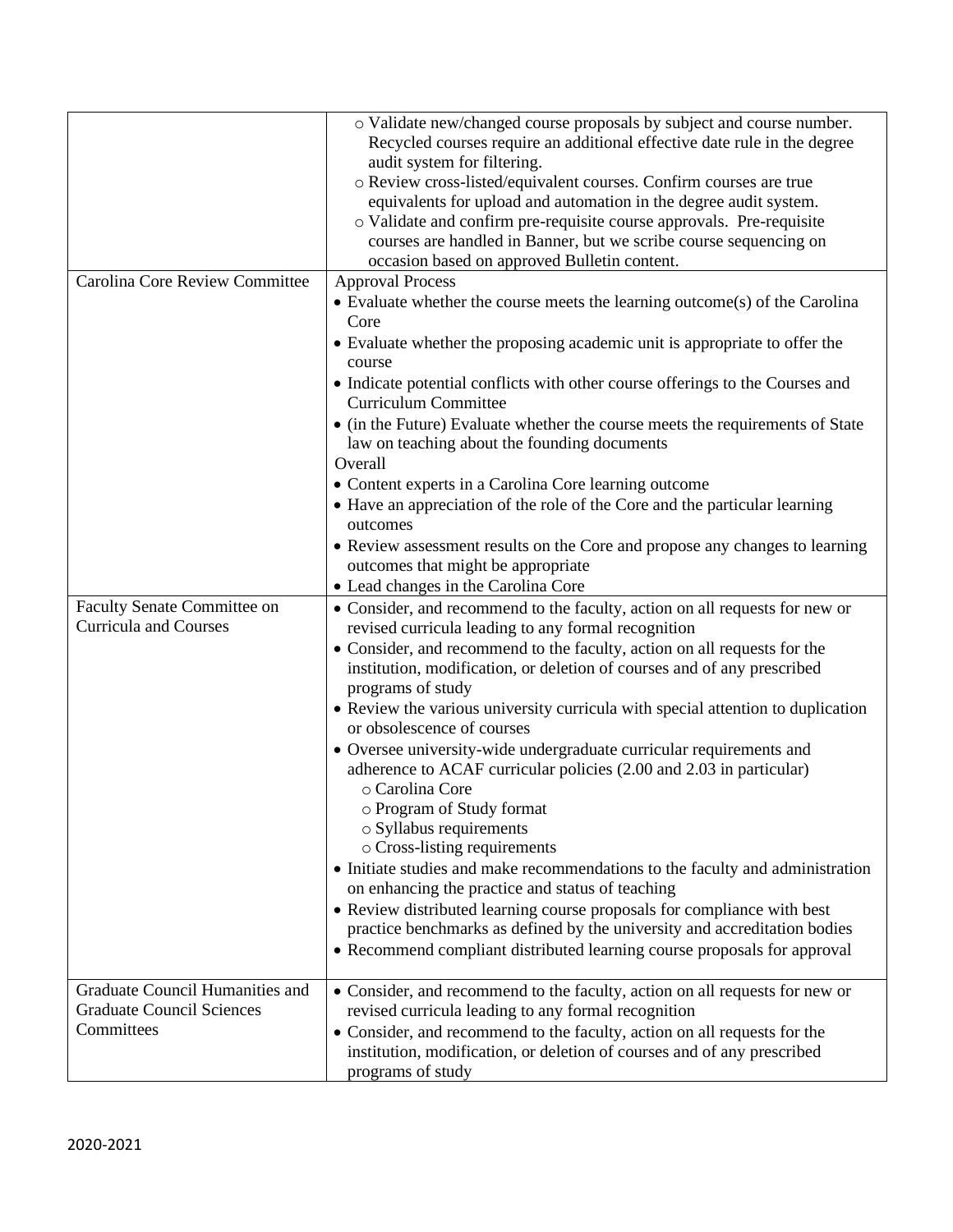|                                   | • Review the various university curricula with special attention to duplication                                                                            |
|-----------------------------------|------------------------------------------------------------------------------------------------------------------------------------------------------------|
|                                   | or obsolescence of courses                                                                                                                                 |
|                                   | • Oversee university-wide graduate curricular requirements and adherence to                                                                                |
|                                   | ACAF curricular policies (2.00 and 2.03 in particular)                                                                                                     |
|                                   | o Syllabus requirements                                                                                                                                    |
|                                   | o Cross-listing requirements                                                                                                                               |
|                                   | • Initiate studies and make recommendations to the faculty and administration<br>on enhancing the practice and status of teaching                          |
|                                   | • Review distributed learning course proposals for compliance with best                                                                                    |
|                                   | practice benchmarks as defined by the university and accreditation bodies                                                                                  |
|                                   | • Recommend compliant distributed learning course proposals for approval                                                                                   |
|                                   | • Consider, and recommend to the faculty, action on Admissions requirements                                                                                |
|                                   | for graduate programs.                                                                                                                                     |
| <b>Faculty Senate</b>             | • Has legislative powers in all matters pertaining to standards of admission,                                                                              |
|                                   | registration, requirements for and granting of earned degrees, curriculum                                                                                  |
|                                   | instruction, and educational policies and standards of the university                                                                                      |
| <b>Graduate Council Committee</b> |                                                                                                                                                            |
|                                   | • Has legislative powers in all matters pertaining to standards of admission,<br>registration, requirements for and granting of earned degrees, curriculum |
|                                   | instruction, and educational policies and standards of the university.                                                                                     |
| <b>Board of Trustees</b>          | • Establish policies and goals of the university                                                                                                           |
|                                   |                                                                                                                                                            |
|                                   | • Review and approve academic plans, including new programs and new units,                                                                                 |
|                                   | major modifications or deletions of existing programs and units, and                                                                                       |
|                                   | contracts/agreements pertaining to academic programs (e.g., articulation                                                                                   |
|                                   | agreements and dual degrees)<br>• Approve university-wide academic policies                                                                                |
| South Carolina Commission on      |                                                                                                                                                            |
| Higher Education (CHE)            | • Approve new degree programs and certificates and significant revisions (i.e.,                                                                            |
|                                   | name change, curriculum modifications, termination) to degree programs                                                                                     |
|                                   | • Approves program sites and centers (if the center will receive any state                                                                                 |
|                                   | appropriations)                                                                                                                                            |
|                                   | • Sets policies for public institutions (e.g., dual enrollment, transfer, mission                                                                          |
|                                   | statement, and remedial education)                                                                                                                         |
| Southern Association of Colleges  | • Approve new degree programs                                                                                                                              |
| and Schools Commission on         |                                                                                                                                                            |
| Colleges (SACSCOC)                | • Approve new locations for program offerings                                                                                                              |
|                                   | • Approve new contractual or consortium agreement to offer a program                                                                                       |
|                                   | • Notified of new certificate programs                                                                                                                     |
|                                   |                                                                                                                                                            |
| Academic Bulletin                 | • Curriculum Review for Bulletin/Courseleaf upload                                                                                                         |
|                                   | o Validate the effective date for all curriculum approval to ensure the                                                                                    |
|                                   | effective date coincides with the curriculum freeze date as exhibited in<br><b>ACAF 3.50</b>                                                               |
|                                   | o Validate curriculum change proposals for clarity and issuance of                                                                                         |
|                                   | prescriptive requirements. Updated curriculum requirements/rules are                                                                                       |
|                                   | uploaded in the Bulletin editor for publishing.                                                                                                            |
|                                   | o Ensure APPS proposal/approvals accurately include Program of Study                                                                                       |
|                                   | components as compared to last active Bulletin (if applicable with                                                                                         |
|                                   | changed curriculum)                                                                                                                                        |
|                                   | o Validate proposals for typos, repeated content, and/or other grammatical                                                                                 |
|                                   | anomalies.                                                                                                                                                 |